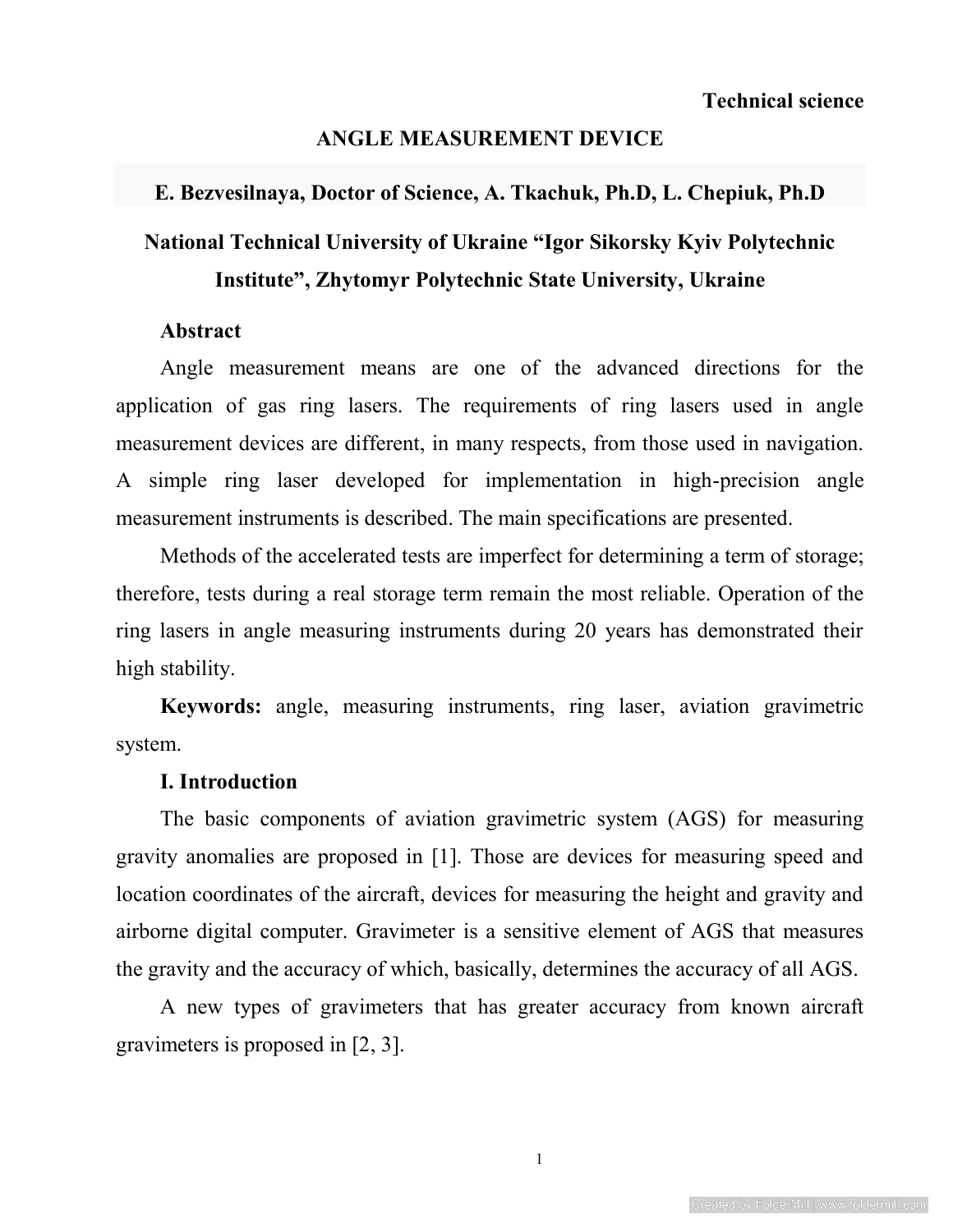The accuracy of the previous posting gravimeter sensitivity axis significantly influences on the accuracy of AGS gravimeter. Therefore for precision posting gravimeters axis proposed use laser angle measurement device [4].

#### **II. Formulation of the problem**

Studying in high precision angle measurement means, photoelectric angle converters, inductive or capacity converters as well as limbs are used as angle sensors. Manufacturing of the sensitive elements (scales) for such sensors is performed on special equipment such as dividing machines. In this case, an error of the sensors includes an error of manufacturing equipment.

A ring laser comprises an angular scale set by the wavelength of laser radiation. This angular scale is a qualitatively different one in which errors of dividing machine are absent. Use of such a scale improves essentially the parameters of angle measurement means such as accuracy, operating speed and measurement authenticity. Ring lasers can be used in angle measurement devices of different purposes.

A significant attention is paid to the development of goniometers. For example, in [5, 6, and 7] the designs of goniometers as well as test results are described. In [8] a specialized goniometer used in workshop conditions for the measurement of polygons angles is described. In [9] the first commercial automatic angle measurement system (goniometer-spectrometer) GS1L is described. The system is designed for the measurement of plane angles and pyramidality of the prism faces as well as refractive index of optical media. This system is produced in lots and widely used at many plants and metrological center's. On the basis of ring lasers it is also possible to develop automatic devices for the measurement of shaft rotation angles, devices for checking the angle parameters of limbs, modulators, circular optical encoders and other angle structures, as well as devices for determining the angles between marks, stars, geodesic and astronomical devices, laser location devices and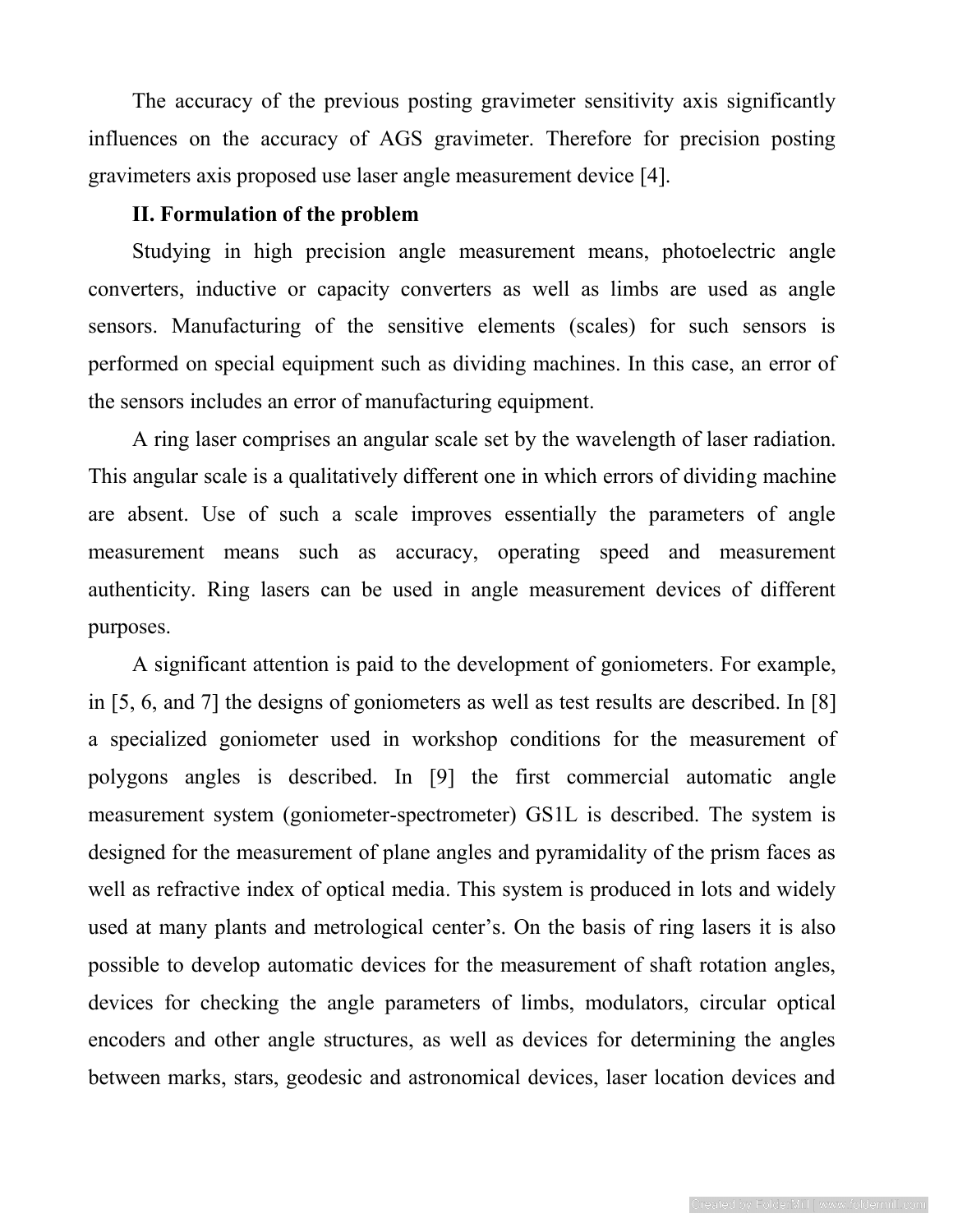others. The advantages of ring laser implementation in the systems for stabilization of rotation rate [5] are shown experimentally.

The ring lasers designed for navigation were used in the first angle measurement devices. In connection with the specificity of the application of ring lasers for angle measurement systems and because of serial production of angle measurement means on their basis, the ring laser has been specially designed for angle measurement devices.

#### **III. Results**

Gravimeter (most gas ring lasers) are used in military and civil navigation systems. The requirements of these ring lasers are high. For example, they must have a minimal lock-in zone, a special frequency separation unit for low angular rate measurements; they also must provide the operation in a wide temperature range, in conditions of shocks, vibrations, radiation exposure, etc. The most important characteristic of the ring laser is scale factor stability during a long period of time. There are rigid weight and dimension restrictions for such devices. Therefore, the ring lasers used in navigation systems are costly.

The requirements of parameters of ring lasers used in industrial angle measurement means are different in many aspects. Generally, such devices operate in a narrow temperature range. They are not exposed to vibrations and shocks during the measurement process. Generally, they don't require a frequency separation unit. The implementation of self-calibration method [11] in angle measurement devices such as goniometers allows decreasing considerably the requirements for a long-term stability of the ring laser scale factor. For most applications, the requirements of minimum dimensions and weight are not the basic ones. Therefore, a design of such lasers is simpler and they are cheaper. Furthermore, their cost falls due to decrease of tests number.

At the same time, additional requirements are imposed to such lasers. For example, in many cases such expensive, high-precision angle measurement devices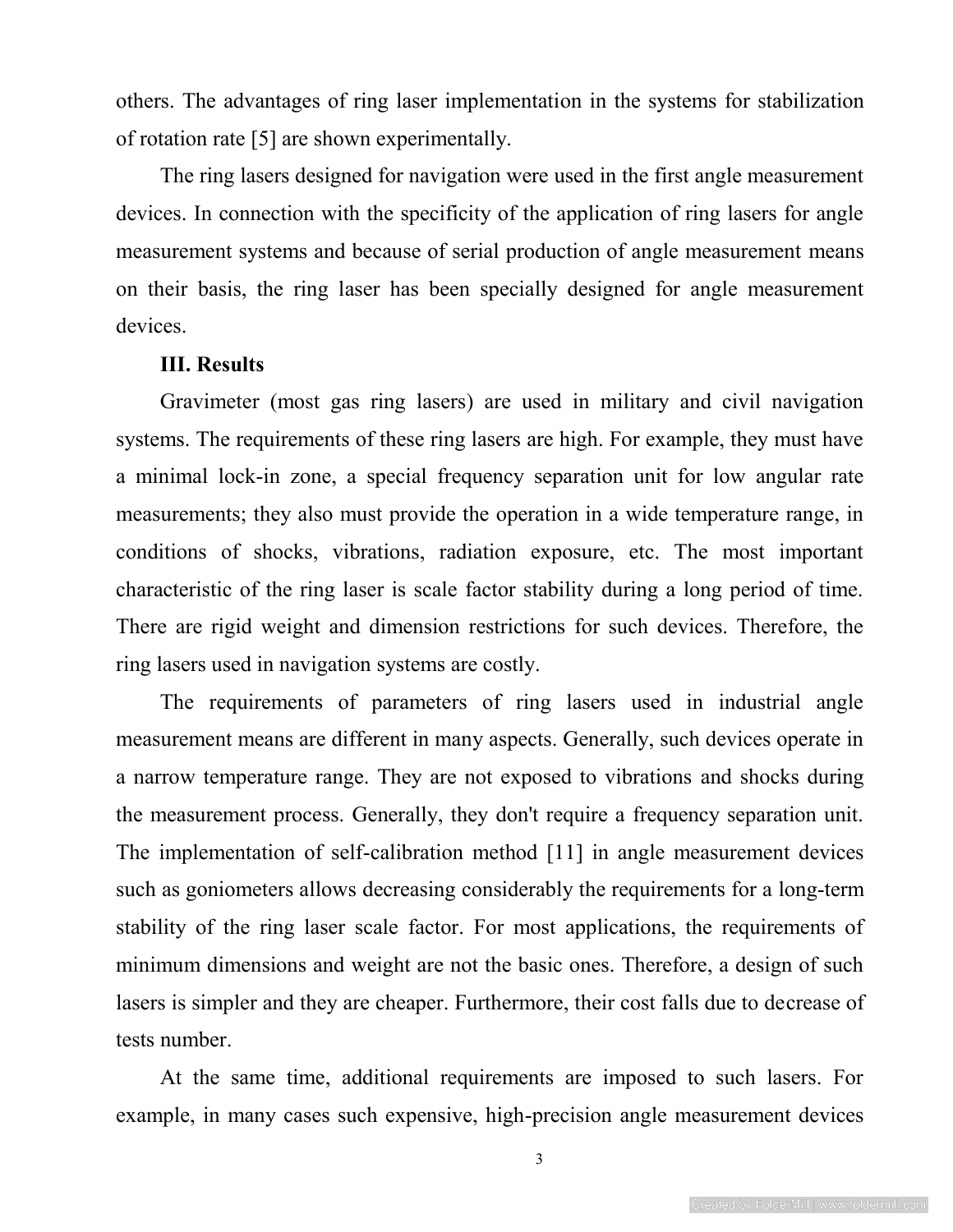operate for several decades. Therefore, the ring lasers implemented must have a service life of the order of 20 - 30 years. An operating life must be from several thousand to tens of thousands of hours. To obtain a high precision the ring laser must have a high angular resolution.

For angle measurement devices of different purposes several types of the ring lasers have to be developed. There are three groups of angle measurement means, which need special ring lasers.

The highest accuracy installations including National standards are concerned with the first group of the angle measurement means. As a rule it is stationary equipment without rigid requirements for dimensions of the ring lasers comprising this equipment.

Workshop's angle measurement means is concerned with the second group. These are portable devices, in which ring lasers weight and dimensions must be limited.

Compact mobile devices are concerned with the third group of angle measurement means. For these devices, there are rigid limitations on dimensions and weight of the subsystems including the ring lasers. Their precision is lower than that of the first and second groups. A ring laser designed for angle measurement instruments of highest accuracy is described here.

A design of the ring laser 3.970.029 is given in [4, 5]. It was developed in the Central Design Bureau (CDB) "Arsenal" (Kyiv, Ukraine) and made in accordance with a classical scheme. The cavity is formed by mirrors and made as an equilateral triangle. The first mirror is mounted on a piezoelectric transducer. With its help, the adjustment of the cavity length is performed. On the second mirror, the mixing optics with the four-section photodetector for information circuit is mounted, on the third one there is a prism with the photodetector of radiation power regulation circuit.

The power supply elements are positioned in such a way that they compensate for Langmuir drift (in the scheme: two anodes, one cathode). There is an iris in the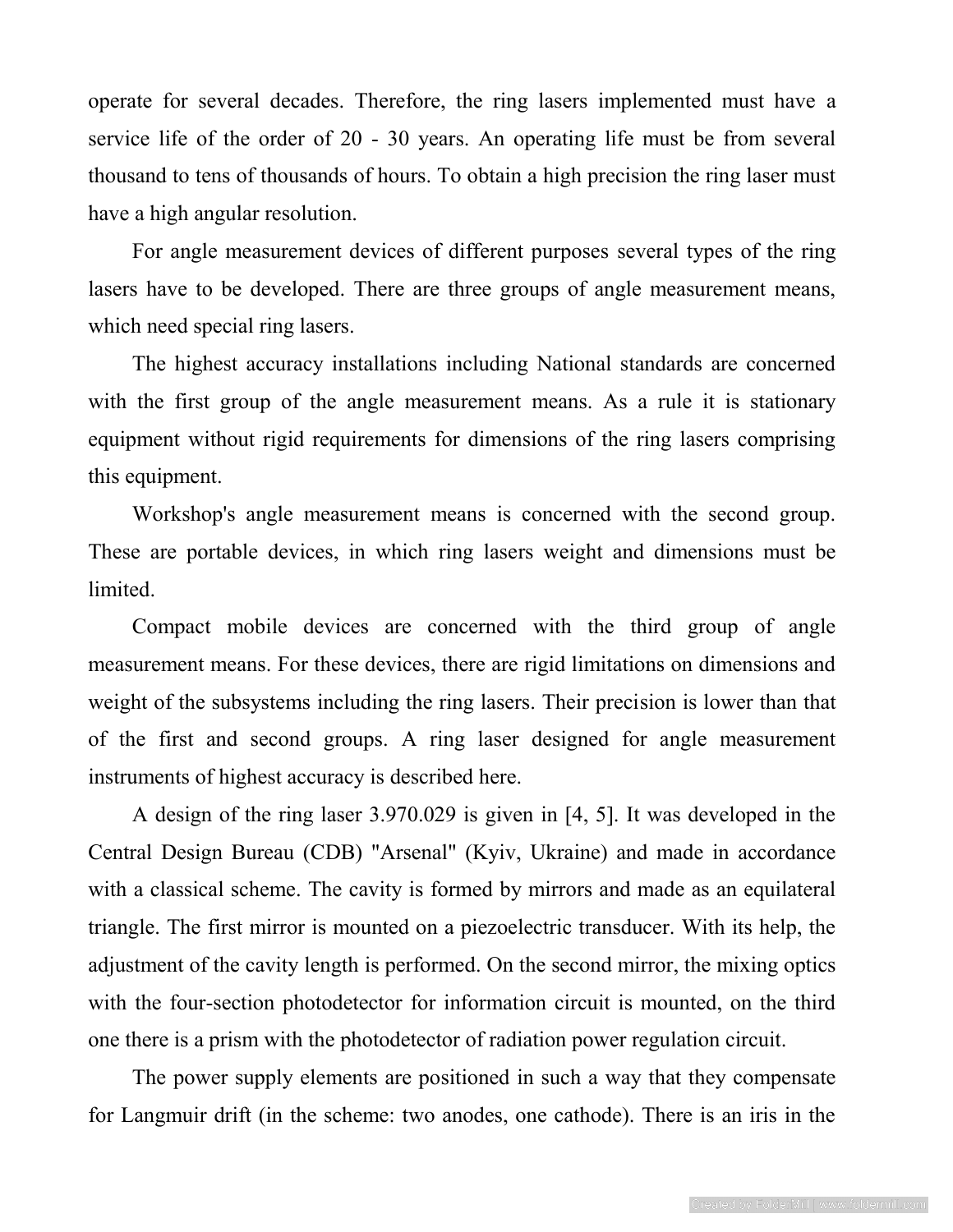passive channel of the cavity. Hermetic sealing of working volume is achieved by vacuum-tight joints. The mirrors are mounted using an optical contact. Joints of anodes and cathodes contacts are made by metal soldering.

Using a special adhesive, a mounting surface of the monoblock is fixed to a metal plate made of material with a low linear temperature expansion coefficient. There are three holes in the plate for its mounting in angle measurement devices.

The monoblock has three additional cavities to provide a considerable volume of a working gas mixture.

Basic specifications of the ring laser 3.970.029 are given in Table 1.

Table 1. Basic specifications of the ring laser 3.970.029

| 1. Monoblock material                       | Glass ceramic                                   |
|---------------------------------------------|-------------------------------------------------|
| 2. Cavity shape                             | Equilateral triangle                            |
| 3. Reflectors type                          | Multilayer interference dielectric mirrors      |
| 4. Length of cavity side, mm                | $227$ "                                         |
| 5. Type of element for perimeter adjustment | Mirror shifting by the piezoelectric transducer |
| 6. Radiation wavelength, micrometers        | 0,6328                                          |
| 7. Type of polarization                     | Linear                                          |
| 8. Information output                       | Two sine signals                                |
| 9. Phase shift between two information      | $90 \pm 5$                                      |
| signals, electrical degrees                 |                                                 |
| 10. Angle period value of information sine  | 1,0                                             |
| signal, period/arc, sec                     |                                                 |
| 11. DC pumping supply                       |                                                 |
| - dc voltage, V, not more than              | 900 3,0                                         |
| - direct current, mA, not more than         |                                                 |
| 12. Overall dimensions, mm                  |                                                 |
| - height                                    | 83 160                                          |
| - circumscribed circle radius               |                                                 |
| 13. Weight (with base), kg, not more than   | 4,3                                             |

By using the known frequency multiplication circuit's two phase-shifted information signals allow the angle period value of information signal to be decreased considerably.

# **IV. Conclusions**

Further increase of angle measurement accuracy by using the described ring laser can be achieved first of all due to the improvement of subsystem parameters of